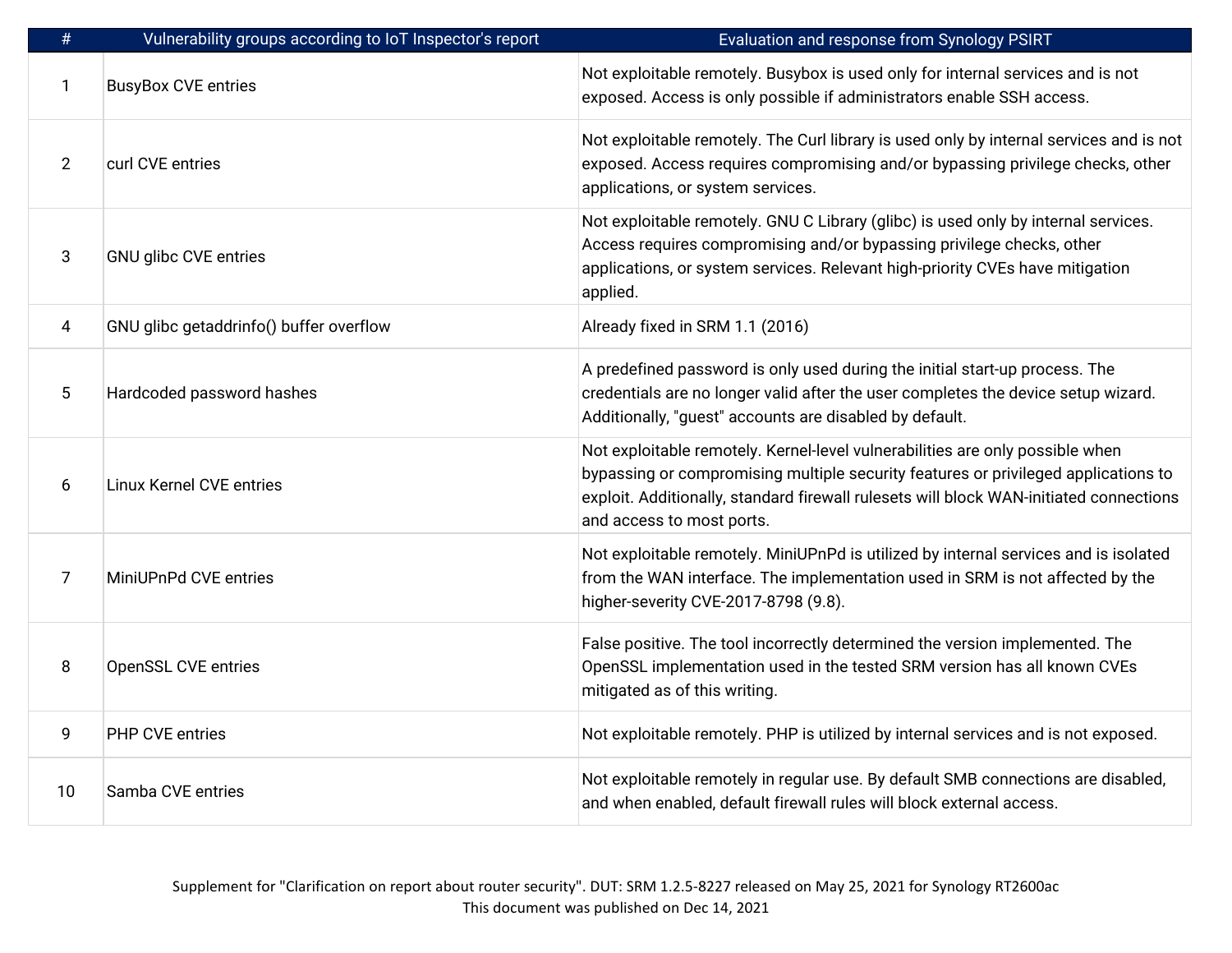| #  | Vulnerability groups according to IoT Inspector's report | Evaluation and response from Synology PSIRT                                                                                                                                                                                                                                                      |
|----|----------------------------------------------------------|--------------------------------------------------------------------------------------------------------------------------------------------------------------------------------------------------------------------------------------------------------------------------------------------------|
| 11 | <b>Avahi Daemon CVE entries</b>                          | Not exploitable remotely in regular use. By default, the Avahi service is only allowed<br>for LAN connections. Additionally, this vulnerability only results in the denial of<br>service for the service provided by Avahi.                                                                      |
| 12 | Dangerous service launch: Telnet                         | By default, Telnet is disabled and remains an option only for advanced users.                                                                                                                                                                                                                    |
| 13 | hostapd CVE entries                                      | Not applicable. SRM does not use the affected hostapd TLS features. While not<br>used, CVE-2019-16275 has been resolved as part of changes in SRM 1.2.4 and CVE-<br>2021-30004 will be resolved as part of component upgrades in SRM 1.3.                                                        |
| 14 | Insecure OpenSSH Server Configuration: PermitRootLogin   | By default, OpenSSH is disabled.                                                                                                                                                                                                                                                                 |
| 15 | Insecure peer certificate/host-key verification          | Not applicable. SRM does not use the unverified connection. This is deprecated<br>code that has been left over and will be removed in a future update.                                                                                                                                           |
| 16 | Insecure X.509 Certificates                              | The expired certificates are only used by SRM to initiate certain connections. These<br>connections will typically fail unless specifically bypassed, as the endpoints will<br>verify the connection by requiring valid certificates. These certificates will be<br>updated in a future upgrade. |
| 17 | OpenSSH CVE entries                                      | By default, OpenSSH is disabled.                                                                                                                                                                                                                                                                 |
| 18 | <b>Plaintext communication</b>                           | Not applicable. Plaintext communication was identified in an unused section of<br>code (commented out) and in a subsystem used only during the manufacturing<br>process.                                                                                                                         |
| 19 | wpa_supplicant CVE entries                               | Not applicable. SRM does not use the affected Wi-Fi Direct and hostapd TLS<br>functionality (#13)                                                                                                                                                                                                |
| 20 | Information leakage through DS_STORE files               | Not a security concern. The file contains no information from the end-user or their<br>device or network and is leftover from the development process. The redundant file<br>will be removed in a future update.                                                                                 |
| 21 | Missing compile time mitigations on ELF binaries         | Not a security vulnerability. Future updates will have this option enabled.                                                                                                                                                                                                                      |
| 22 | Unwanted software: tcpdump                               | Not a security vulnerability. tcpdump is used only for debugging purposes and is not<br>exposed.                                                                                                                                                                                                 |

Supplement for "Clarification on report about router security". DUT: SRM 1.2.5-8227 released on May 25, 2021 for Synology RT2600ac This document was published on Dec 14, 2021